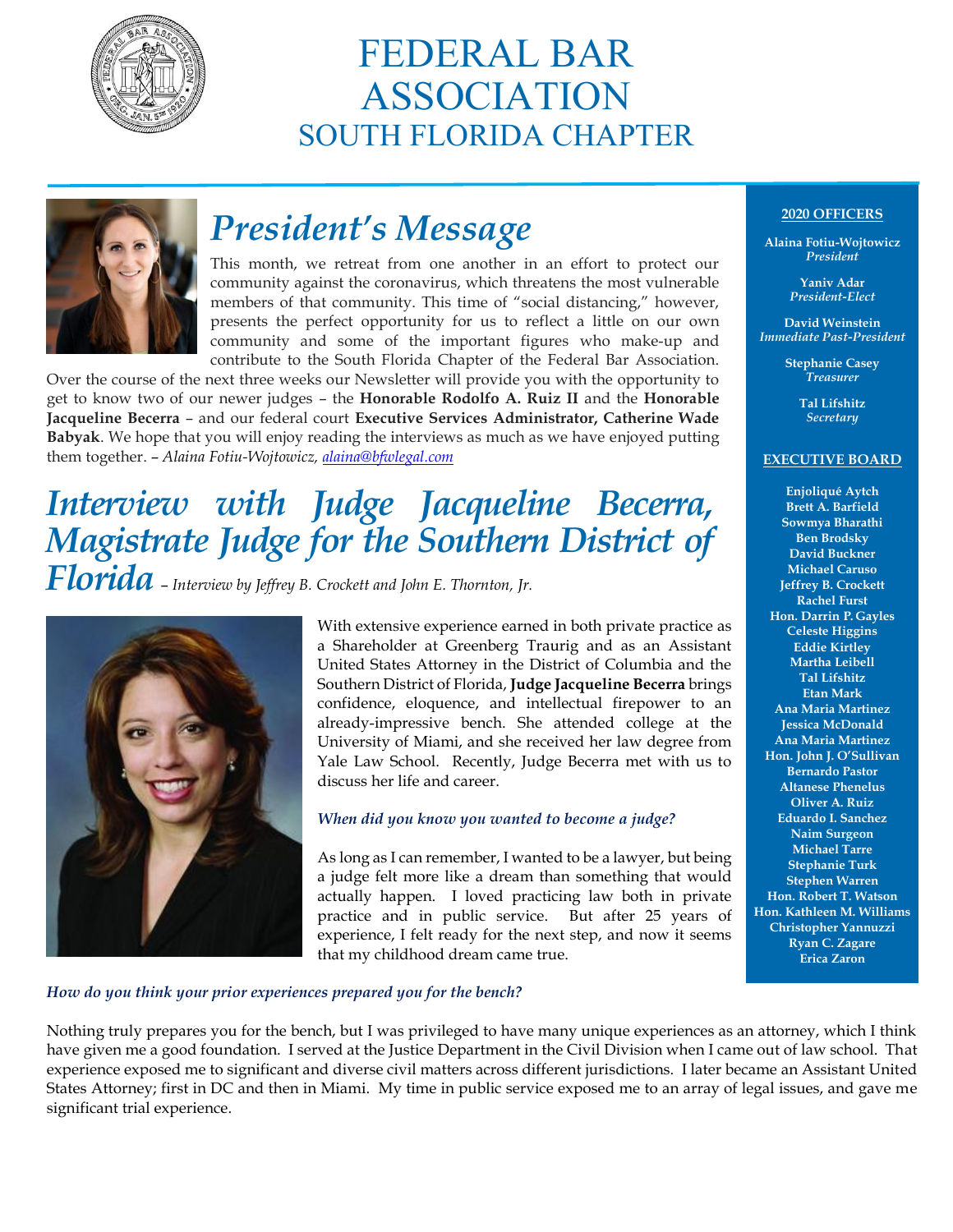Before becoming a judge, I was in private practice for 15 years. As a partner at Greenberg Traurig, I managed large teams of lawyers and again honed my civil skills with trials in state and federal courts. During the last eight years or so, my practice focused on FCPA compliance and investigations. My FCPA practice took me all over Latin America to handle sensitive issues and internal investigations for large clients with solution-driven priorities.

In some respects, this was an important segue from litigation to a position more focused on problem-solving. This was really an excellent transition. That said, serving as a judge is fundamentally different than anything I have ever done. It is an awesome responsibility to sit on the federal bench. There is no place to hide when you are a judge. It is just you up there. Your law clerks help you, and hopefully the attorneys help you too. But at the end of the day, only you are tasked with resolving difficult legal issues, and that is something that is simply unique.

#### *Will you talk about the support systems that have helped you throughout your career?*

My family provided overwhelming support and they are the heart of what I do every day. They always encouraged me to do whatever I wanted to do, even when they were not themselves sure what it might take to get there. My parents both came to the United States after the Cuban revolution. They were not given the opportunities to study, so they just worked and built a family. They ended up raising four college-educated women. They instilled in me the belief that even a Cuban-American girl from Hialeah could achieve the goals to which she set her mind. Professionally, I have been very blessed. I had wonderful role models when I served at the Justice Department; and in private practice, I had wonderful partners who guided me, clients who trusted me, and young lawyers and professional staff who helped me bring it all together.

As a new magistrate judge, I also received support from colleagues with whom I previously had the pleasure of working. As a judge, I work in an environment where everyone wants me to succeed, including other judges and

even the lawyers themselves. No one wants the judge to be unprepared or to do poorly.

#### *Did you feel or experience any barriers when entering the legal profession as a minority woman?*

Of course. There are always challenges facing minorities and women.

#### *What is the easiest part of your job as a judge?*

Serving as a judge is a very rewarding job. I love coming to work every day. I would not say that there is anything about being a judge that is easy, but serving my community and country makes everything worth it.

#### *And the hardest part?*

The job is very demanding, and the decisions can weigh on you. But if I were to pick one thing I would say it is the isolation. I came from an office of hundreds of peers, and constant interaction with clients. The solitude and the time of quiet reflection is not the life of a private practice partner!

#### *How much information about an issue before the court do you want from attorneys when they present their arguments at hearings or in writings?*

Be prepared! Err on the side of completeness, but please tailor your arguments to the issues before the court.

#### *In closing, do you have any advice for attorneys appearing before you?*

Yes—be prepared and act professionally. I take that very seriously. I work very hard, and I expect the same from the lawyers appearing before me. Also, know the local rules, my discovery procedures, the case, and the law. I am often learning from the lawyers, so they should know their case better than I do. Also, know that I read everything. And if I ask you a question about your matter, know the answer and answer my question before telling me more. Also, please be professional before me and with opposing counsel.